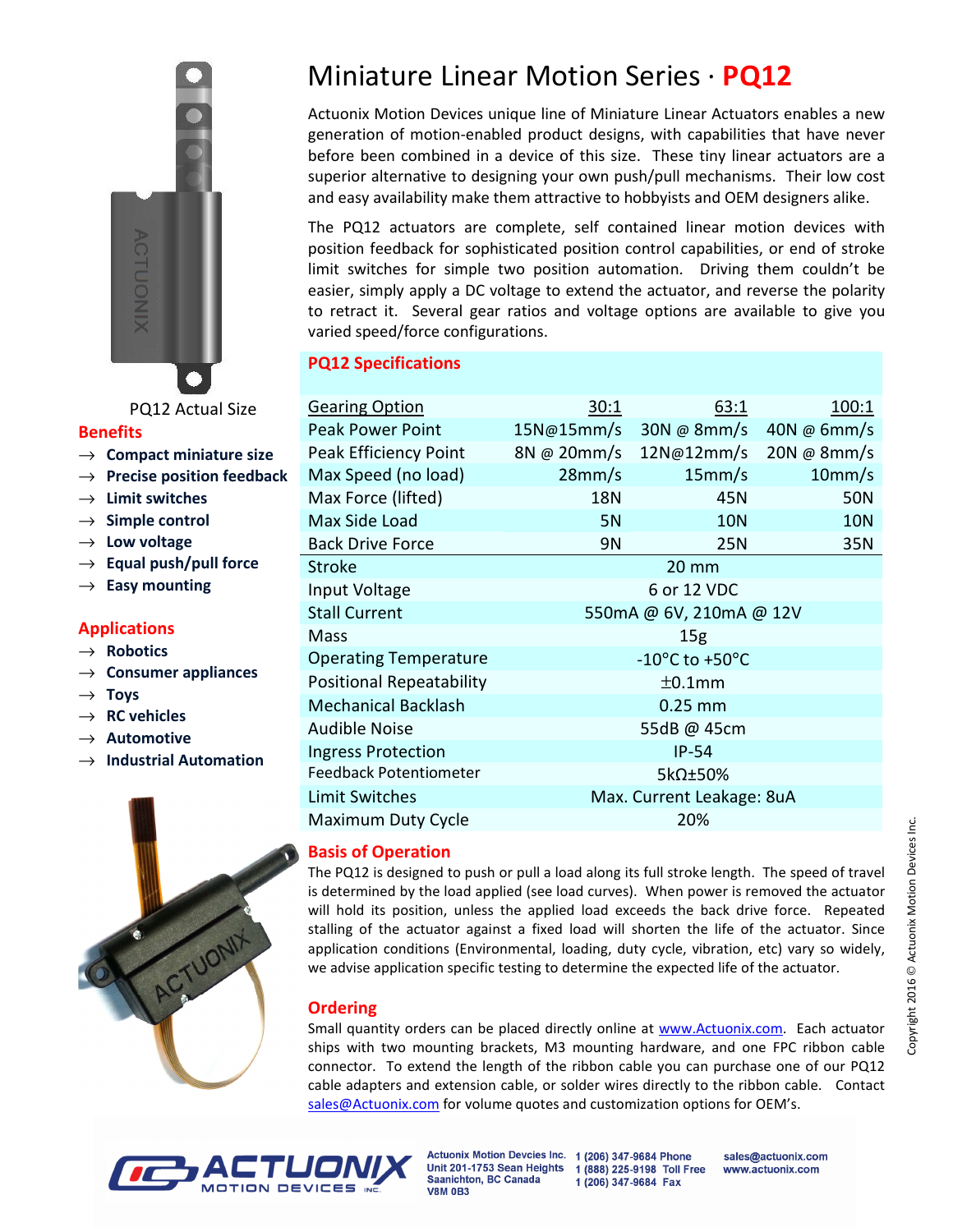## **PQ12 Specifications**



## **Model Selection**

The PQ12 has 3 configuration choices: Gear Ratio, Voltage and Controller. PQ12 options are identified according to the following scheme:

#### **PQ12-GG-VV-C**

| feature                                                             | options                                                                                      |  |
|---------------------------------------------------------------------|----------------------------------------------------------------------------------------------|--|
| <b>GG</b> : Gear reduction<br>ratio (refer to load<br>curves above) | 30, 63, 100<br>(lower ratios are faster but push<br>less force, and vice versa)              |  |
| <b>VV: Voltage</b>                                                  | 6, 12<br>(DC volts)                                                                          |  |
| <b>C</b> : Controller                                               | <b>Potentiometer Feedback</b><br>P<br><b>S</b> Limit Switches<br>R RC Linear Servo (6V Only) |  |

## **PQ12 Controller Options**

#### **Option S – End of Stroke Limit Switches**

- WIRING: (see next page for pin numbering)
- 1- Limit Switch Detection (Optional)
- 2- Actuator Motor Power
- 3- Actuator Motor Power
- 4- Not Connected
- 5- Not Connected

The –S actuators have limit switches that will turn off power to the motor when the actuator reaches within 1mm of the end of stroke. Internal diodes allow the actuator to reverse away from the limit switch. The limit switches cannot be moved. While voltage is applied to the motor power pins (2 & 3) the actuator extends. Reverse the polarity and the actuator retracts. This can be accomplished manually with a DPDT switch or relay, or using an H-Bridge circuit. The –S model cannot be used with the LAC control board. Pin #1 can be used to sense when the actuator has reached the end limits. See our FAQ page for a simple schematic to light an LED when the limits are reached.

All the information provided on this datasheet is for information purposes only and is subject to change. Purchase and use of all Actuonix Actuators is subject to acceptance of our Terms and Conditions of sale as posted here: http://www.Actuonix.com/terms.asp



#### **Option P – Potentiometer Position Feedback**

WIRING: (see next page for pin numbering)

- 1 Feedback Potentiometer negative reference rail
- 2 Actuator Motor Power
- 3 Actuator Motor Power
- 4 Feedback Potentiometer positive reference rail
- 5 Feedback Potentiometer wiper

The –P actuators have no built in controller, but do provide analog position feedback. While voltage is applied to the motor power pins (2 & 3) the actuator extends. Reverse the polarity and the actuator retracts. Position of the actuator stroke can be monitored using the internal linear potentiometer. Provide any stable low and high reference voltage on pins 1 & 4, then read the position signal on pin 5. The voltage on pin 5 will vary linearly between the two reference voltages in proportion to the position of the actuator stroke. Connect to an LAC board for easy interface with any of the following control signals: Analog 0-5V or 4- 20mA, or Digital 0-5V PWM, 1-2ms Standard RC, or USB.

#### **Option R – RC Linear Servo**

WIRING: (see last page for pin numbering)

- 1 RC input signal (RC-servo compatible)
- 2 Power (+6 VDC)
- 3 Ground

*Note: Reversing polarity on pins 2 and 3 may cause damage* 

-R actuators are ideally suited to use in robotics and radio control models. The –R actuators or 'linear servos' are a direct replacement for regular radio controlled hobby servos. The desired actuator position is input to the actuator on lead 1 as a positive 5 Volt pulse width signal. A 2.0 ms pulse commands the controller to fully retract the actuator, and a 1.0 ms pulse signals it to fully extend. If the motion of the actuator, or of other servos in your system, seems erratic, place a 1–4Ω resistor in series with the actuator's red V+ lead wire. The PQ12–R Linear Servos are designed to work with typical RC receivers and battery packs. Consequently, they also are compatible with Arduino control boards, VEX Microcontrollers and many other similar boards designed for robotics.



**Actuonix Motion Devcies Inc.** Unit 201-1753 Sean Heights Saanichton, BC Canada **V8M 0B3** 

1 (206) 347-9684 Phone sales@actuonix.com 1 (888) 225-9198 Toll Free www.actuonix.com 1 (206) 347-9684 Fax